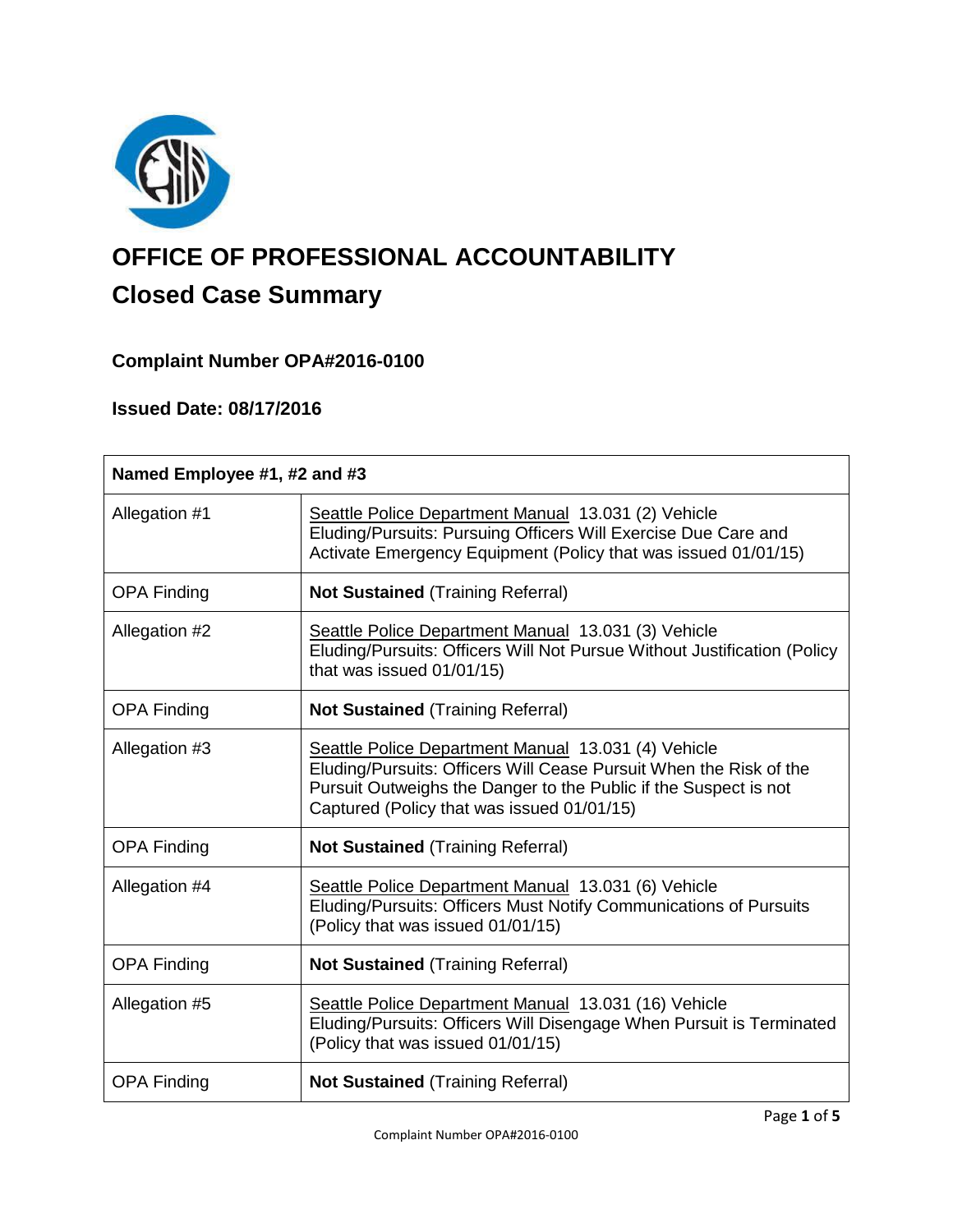| Allegation #6           | Seattle Police Department Manual 13.031 (17) Vehicle<br>Eluding/Pursuits: Officers Will Not Reinitiate Pursuits That Have Been<br>Terminated (Policy that was issued 01/01/15) |
|-------------------------|--------------------------------------------------------------------------------------------------------------------------------------------------------------------------------|
| <b>OPA Finding</b>      | <b>Not Sustained (Training Referral)</b>                                                                                                                                       |
| <b>Final Discipline</b> | N/A                                                                                                                                                                            |

| Named Employee #4       |                                                                                                                                                                                                                                                      |
|-------------------------|------------------------------------------------------------------------------------------------------------------------------------------------------------------------------------------------------------------------------------------------------|
| Allegation #1           | Seattle Police Department Manual 13.031 (9) Vehicle<br>Eluding/Pursuits: The Controlling Supervisor Is Responsible for the<br>Pursuit (Policy that was issued 01/01/15)                                                                              |
| <b>OPA Finding</b>      | <b>Not Sustained (Inconclusive)</b>                                                                                                                                                                                                                  |
| Allegation #1           | Seattle Police Department Manual 5.002 (5) Responsibilities of<br><b>Employees Concerning Complaints of Possible Misconduct:</b><br>Supervisors Will Investigate and Document Certain Allegations of<br>Misconduct (Policy that was issued 01/01/15) |
| <b>OPA Finding</b>      | <b>Not Sustained (Training Referral)</b>                                                                                                                                                                                                             |
| <b>Final Discipline</b> | N/A                                                                                                                                                                                                                                                  |

# **INCIDENT SYNOPSIS**

Named Employee #1, #2 and #3 engaged in vehicle pursuit. Named Employee #4 was their supervisor.

# **COMPLAINT**

The complainant, the Force Review Board (FRB), alleged that Named Employee #1, #2 and #3 actively engaged in an unauthorized vehicle pursuit. The FRB alleged that Named Employee #4 failed to adequately monitor several officers engaged in a pursuit, and failed to clearly state that the pursuit was either authorized or not. The FRB alleged that the Named Employee was aware of pursuit policy violations of the officers, but failed to report those violations to OPA.

# **INVESTIGATION**

The OPA investigation included the following actions:

- 1. Review of the complaint memo
- 2. Search for and review of all relevant records and other evidence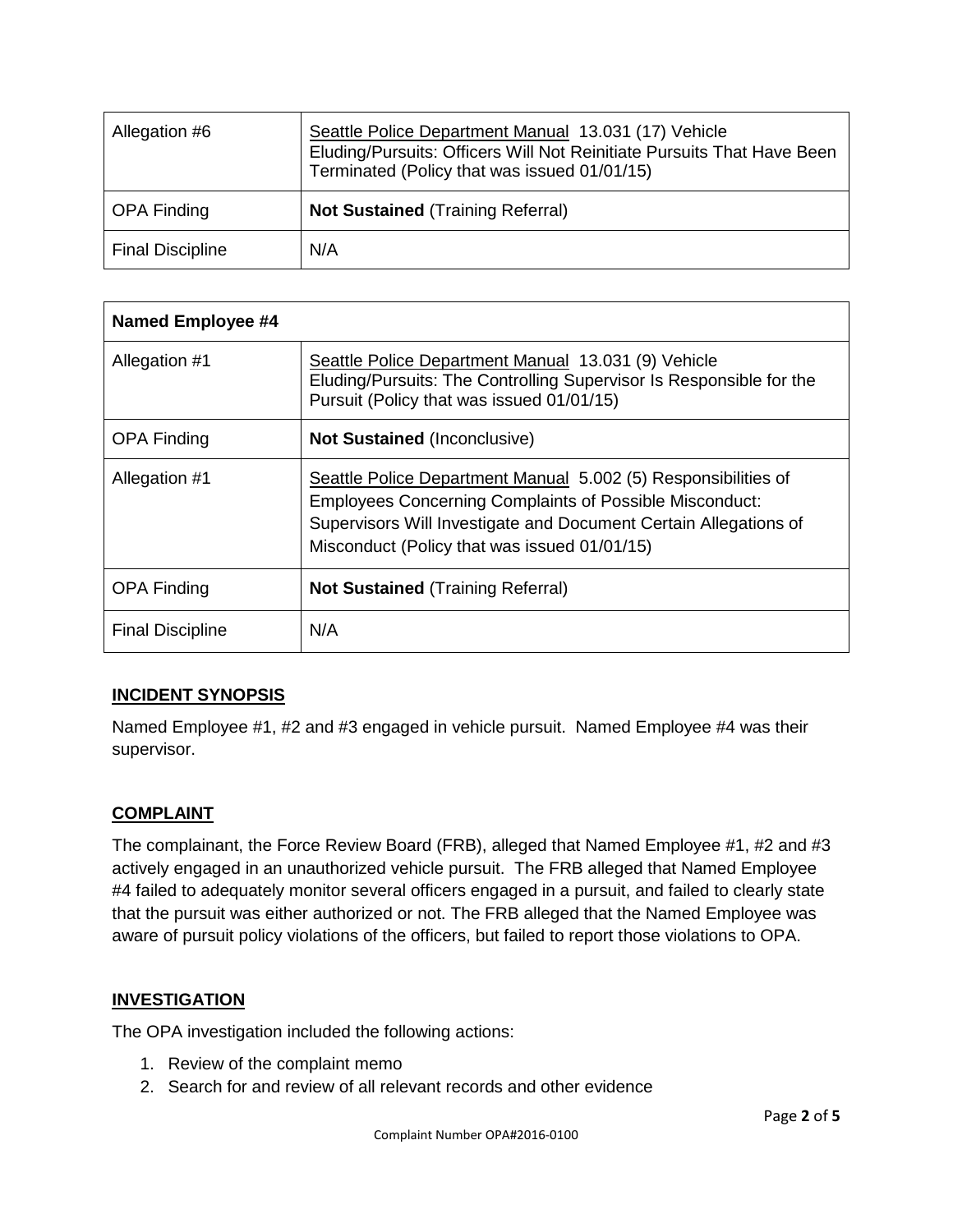- 3. Review of In-Car Videos
- 4. Interviews of SPD employees

# **ANALYSIS AND CONCLUSION**

Named Employee #1, #2 and #3 engaged in a vehicle pursuit. Named Employee #4 could only control the pursuit to the extent he was provided with clear and timely information from those officers involved in the pursuit. The OPA Director did not find a preponderance of evidence to either prove or disprove that Named Employee #4 failed to act reasonably in supervising the pursuit. Named Employee #4 made an entry in the personnel filed for the officers involved in the pursuit that both praised them for their actions and pointed to potential violations of the pursuit policy by one or more of those involved. Named Employee #4's pursuit reviews also make note of actions during the pursuit that appear to have been violations of the Pursuit Policy, but justify those actions by pointing to later dangerous acts by the fleeing suspect or the positive outcome. This sort of "mixed message" to officers could lead to the mistaken belief that adherence to Department Policy is optional depending on the situation. Named Employee #4 would have been well-advised to have referred the pursuit to OPA for review and classification.

# **FINDINGS**

# **Named Employee #1, #2 and #3**

#### Allegation #1

The evidence showed that Named Employees #1, #2 and #3 would benefit from additional training. Therefore a finding of **Not Sustained** (Training Referral) was issued for *Vehicle Eluding/Pursuits: Pursuing Officers Will Exercise Due Care and Activate Emergency Equipment*.

# Allegation #2

The evidence showed that Named Employees #1, #2 and #3 would benefit from additional training. Therefore a finding of **Not Sustained** (Training Referral) was issued for *Vehicle Eluding/Pursuits: Officers Will Not Pursue Without Justification*.

# Allegation #3

The evidence showed that Named Employees #1, #2 and #3 would benefit from additional training. Therefore a finding of **Not Sustained** (Training Referral) was issued for *Vehicle Eluding/Pursuits: Officers Will Cease Pursuit When the Risk of the Pursuit Outweighs the Danger to the Public if the Suspect is not Captured*.

# Allegation #4

The evidence showed that Named Employees #1, #2 and #3 would benefit from additional training. Therefore a finding of **Not Sustained** (Training Referral) was issued for *Vehicle Eluding/Pursuits: Officers Must Notify Communications of Pursuits*.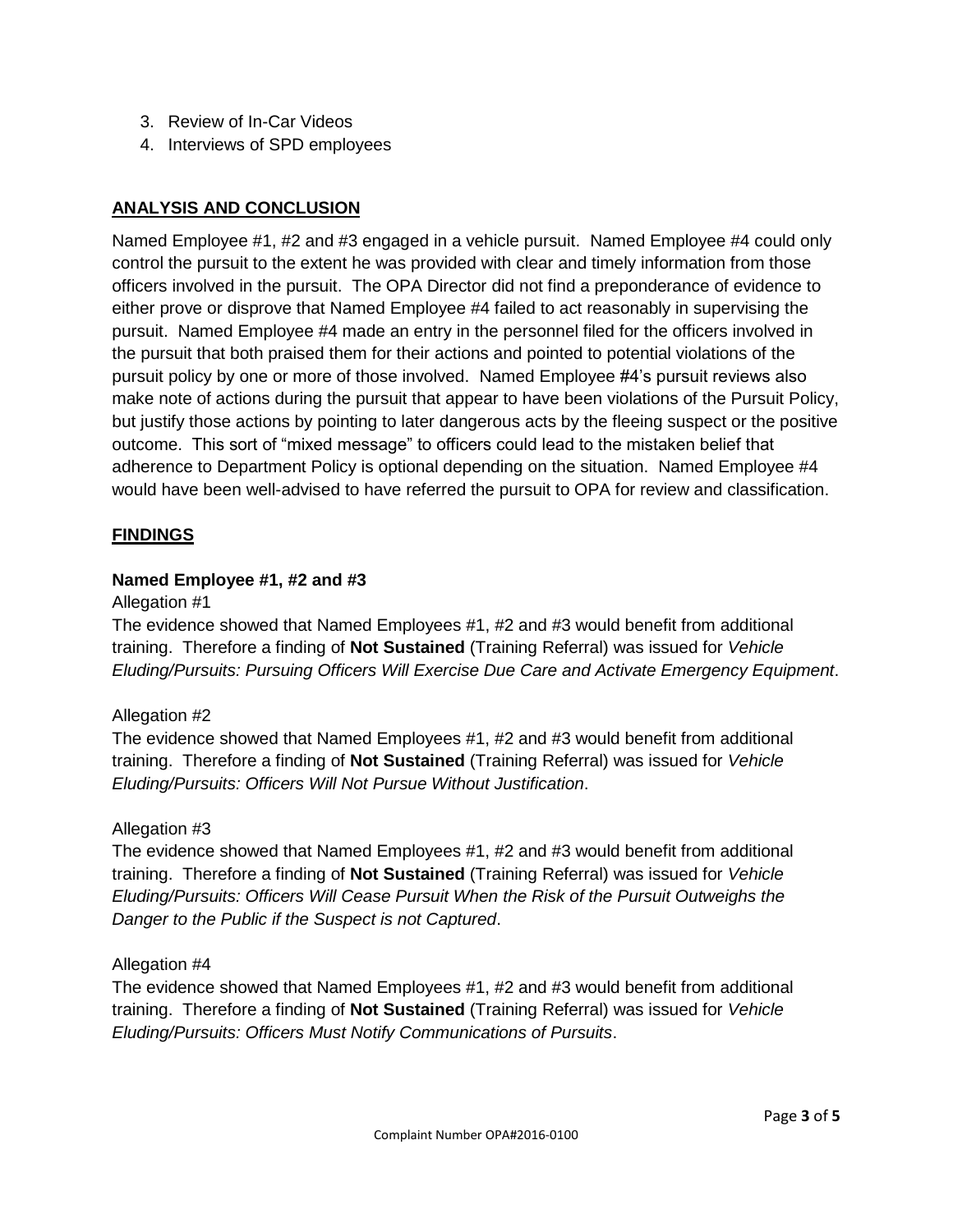# Allegation #5

The evidence showed that Named Employees #1, #2 and #3 would benefit from additional training. Therefore a finding of **Not Sustained** (Training Referral) was issued for *Vehicle Eluding/Pursuits: Officers Will Disengage When Pursuit is Terminated*.

#### Allegation #6

The evidence showed that Named Employees #1, #2 and #3 would benefit from additional training. Therefore a finding of **Not Sustained** (Training Referral) was issued for *Vehicle Eluding/Pursuits: Officers Will Not Reinitiate Pursuits That Have Been Terminated*.

**Required Training**: Named Employee #1, #2 and #3 should be clearly reminded of the restrictions placed on pursuits by SPD policy §13.031 and cautioned that failure to follow this policy in the future will be treated as a serious matter. Specifically, the following should be emphasized in counseling Named Employee #1, #2 and #3.

(a) The actions of an officer who engages in a pursuit will be evaluated by what was known by the officer at the time the pursuit was initiated, not by what later transpired or the length of the pursuit.

(b) Once a pursuit is terminated by either the primary officer or a supervisor, SPD policy §13.031(16) mandates that the pursuing officer(s) take action to turn off the route and return to a normal driving pattern. The pursuing officer(s) must not, as was the case in this incident, continue to follow the subject after the pursuit was terminated. The various In-Car Video (ICV) recordings of this incident make it abundantly clear that the involved officers continued to chase the suspect after they shut down their emergency equipment.

(c) When operating an emergency vehicle police officers are granted the authority to drive in violation of laws governing direction, turns and speed. The exemptions granted to an authorized emergency vehicle in RCW 46.61.035 apply only when the vehicle is making use of visual signals, something which the officers in this incident did not consistently do. While following the eluding vehicle in this incident, the officers exceeded the speed limit, went into oncoming traffic lanes and did not obey traffic control devices. Failing to use emergency equipment presents a serious risk to the general public and exposes the officer and the department to unnecessary civil liability. As RCW 46.61.035(4) states, "The foregoing provisions shall not relieve the driver of an authorized emergency vehicle from the duty to drive with due regard for the safety of all persons, nor shall such provisions protect the driver from the consequences of his or her reckless disregard for the safety of others."

(d) SPD Policy §13.031(6) calls for the primary or secondary unit in a pursuit to use the radio to keep Communications and the controlling supervisor informed regarding the speed, direction of travel, road conditions, etc. throughout the duration of the pursuit.

Finally, review SPD Policy §§13.031 and 13.030, along with RCW §46.61.035, with Named Employee #1, #2 and #3.